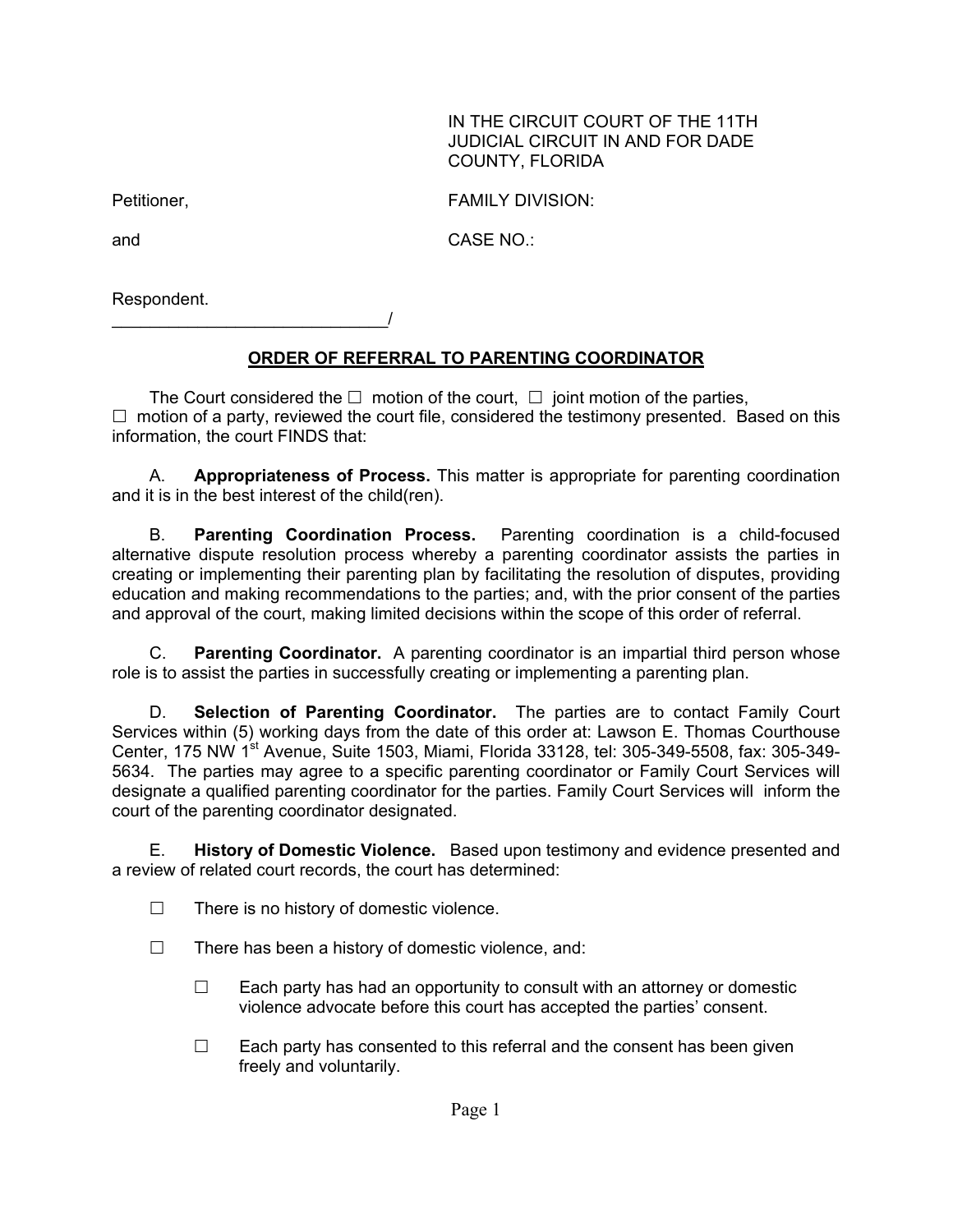It is therefore, **ORDERED**:

 1. **Parenting Coordinator.** The parties are referred to parenting coordination for an initial period of months (not to exceed two years):

 a. The parenting coordinator shall file a response to this Order within 30 days accepting or declining the appointment. The response to the appointment must be in substantial compliance with Form 12.984.

 b. The parties or their attorneys must provide to the parenting coordinator copies of all pleadings and orders related to domestic violence and any other pleadings and orders requested by the parenting coordinator related to parenting coordination.

 2. **Meetings.** Unless prohibited herein as a domestic violence safeguard or by another court order, the parenting coordinator may meet with the parties and/or child(dren) together or separately, in person or by any electronic means.

3. **Domestic Violence Safeguards.** The parties shall adhere to all provisions of any injunction for protection or conditions of bail, probation, or a sentence arising from criminal proceedings. In addition to any safety measures the parenting coordinator deems necessary, the following domestic violence safeguards must be implemented:

- □ None are necessary.
- $\Box$  No joint meetings.
- $\Box$  No direct negotiations.<br> $\Box$  No direct communication
- No direct communications.
- □ Other:

 4. **Role, Responsibility, and Authority of Parenting Coordinator.** The parenting coordinator shall have the following role, responsibility, and authority:

a. Assisting the parties in creating and implementing a parenting plan;

 b. Facilitating the resolution of disputes regarding the creation or implementation of the Parenting Plan;

 c. Recommending to parties strategies for creating or implementing the Parenting Plan. Such recommendations may include that one or both parents avail themselves of accessible and appropriate community resources, including, but not limited to, random drug screens, parenting classes, and individual psychotherapy and/or family counseling, if there is a history or evidence that such referrals are appropriate;

- d. Recommending to the parents changes to the Parenting Plan;
- e. Educating the parties to effectively:
	- i. Parent in a manner that minimizes conflicts;
	- ii. Communicate and negotiate with each other and their child(ren);
	- iii. Develop and apply appropriate parenting skills;
	- iv. Understand principles of child development and issues facing child(ren)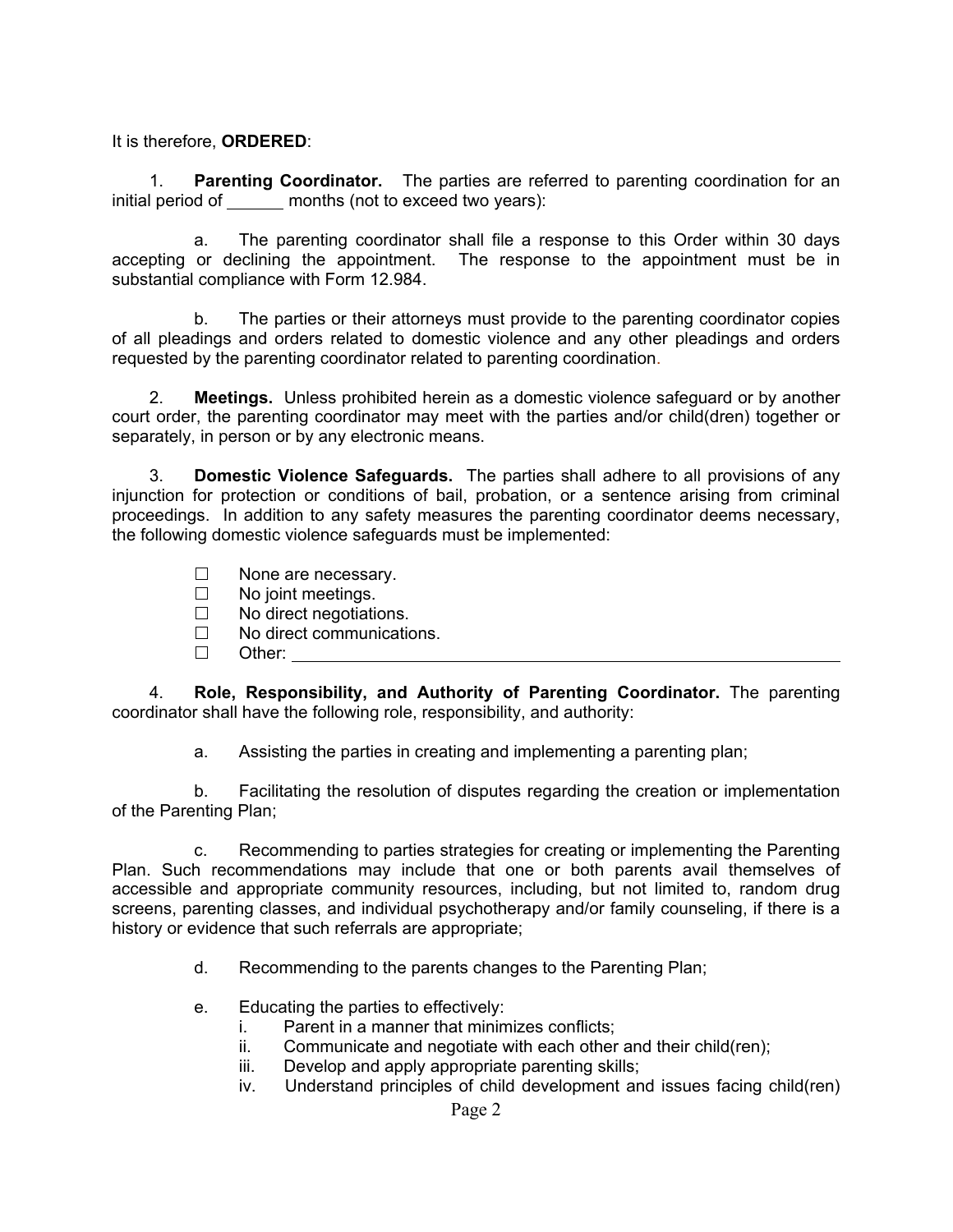when their parents no longer live together;

- v. Disengage from the other parent when engagement leads to conflicts and non-cooperation;
- vi. Identify the sources of their conflict with each other and work individually and/or jointly to minimize conflict and lessen its deleterious effects on the child(ren); and,
- vii Allow the child(ren) to grow up free from the threat of being caught in the middle of their parents' disputes.

 f. Facilitating the ability of both parents to maintain ongoing relationships with their children.

 g. Reporting or communicating with the court concerning non-confidential matters as provided in paragraph 7 of this order;

 h. Communicating with the parties and their child(ren), separately or together, in person or by telephone, unless otherwise prohibited by court order or applicable law. The parenting coordinator shall determine the schedule for subsequent appointments;

 i. Providing information to health care providers for the parents and the children, and to any third parties, when the parenting coordinator deems it is reasonably necessary.

 5. **Scope of Authority.** The parenting coordinator shall make limited decisions within the scope of this order of referral. Limited decision making authority shall include, but may not be limited to:

\_\_\_\_\_\_\_\_\_\_\_\_\_\_\_\_\_\_\_\_\_\_\_\_\_\_\_\_\_\_\_\_\_\_\_\_\_\_\_\_\_\_\_\_\_\_\_\_\_\_\_\_\_\_\_\_\_\_\_\_\_\_\_\_\_\_\_\_\_\_\_\_\_\_\_\_ \_\_\_\_\_\_\_\_\_\_\_\_\_\_\_\_\_\_\_\_\_\_\_\_\_\_\_\_\_\_\_\_\_\_\_\_\_\_\_\_\_\_\_\_\_\_\_\_\_\_\_\_\_\_\_\_\_\_\_\_\_\_\_\_\_\_\_\_\_\_\_\_\_\_\_\_

## 6. **Fees and Costs for Parenting Coordination.**

a.  $\Box$  The parties have consented to this referral to parenting coordination and have agreed that they have the present ability to pay parenting coordination fees.

 $\Box$  The parties have consented to this referral to parenting coordination and the Court finds that: petitioner respondent both parties has/have the present  $t$  respondent  $\Box$  both parties has/have the present financial ability to pay parenting coordination fees.

 $\Box$  This order is without the consent of the parties and the court has determined that: \_\_\_ petitioner \_\_\_respondent \_\_\_both parties has/have the financial ability to pay the parenting coordination fees and costs.

 $\Box$  This order is with or without the consent of the parties, the court has found both parties to be indigent based upon the factors in Section 57.082, Florida Statutes, and Family Court Services will provide parenting coordination.

 b. The court allocates payment of fees and costs for parenting coordination as follows:

 % shall be paid by the Father. % shall be paid by the Mother. \_\_\_\_\_\_\_\_\_No fees as Family Court Services to provide parenting coordination Other: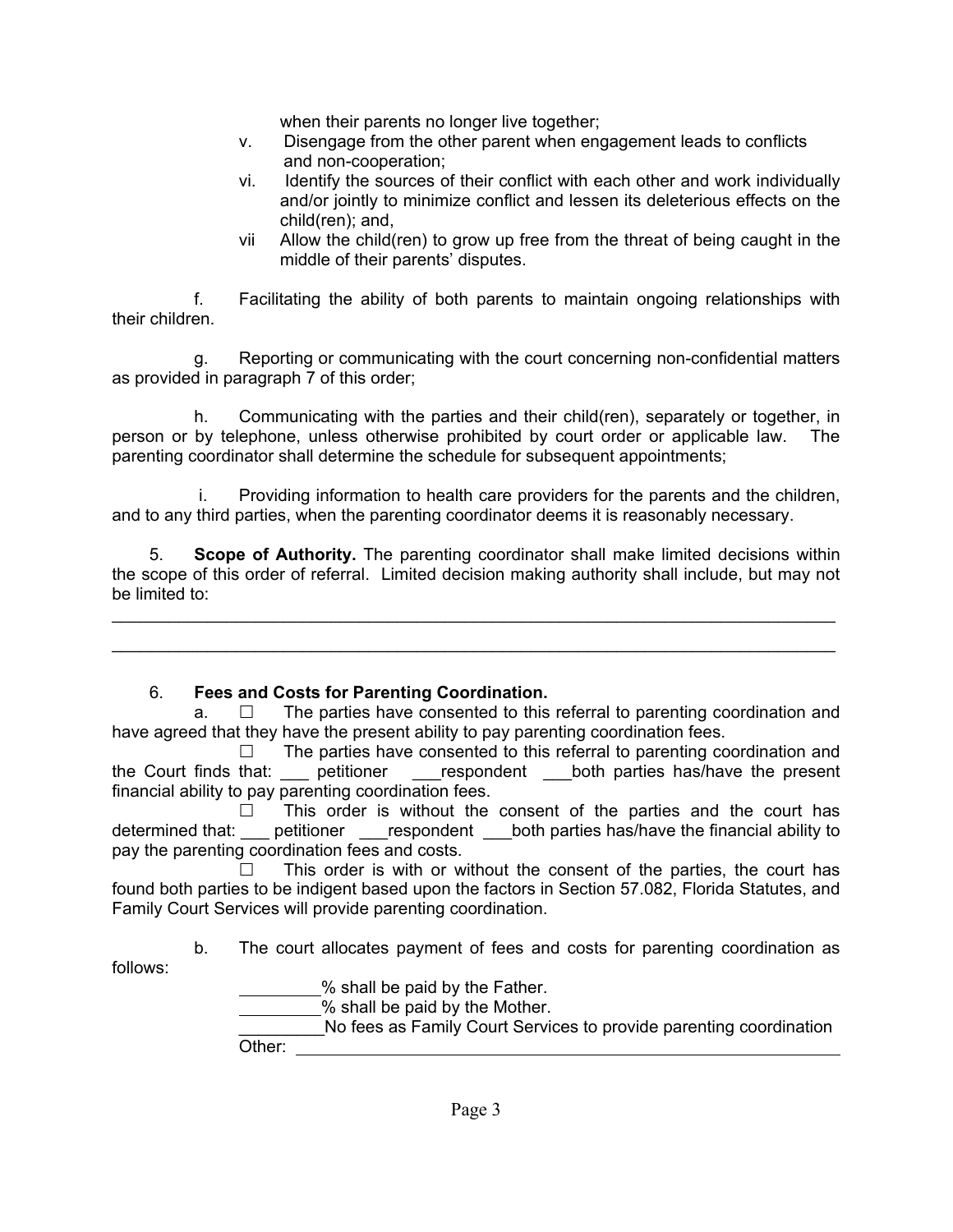c. If a party has caused the parenting coordinator to expend an unreasonable and unnecessary amount of time, the Court may later determine that party will be solely responsible for payment of the parenting coordinator's fees and costs for such time expended or that the party shall reimburse the other party for the parenting coordinator's fees and costs paid by the other party for such time expended. Failure to pay the parenting coordinator's fees and costs in a timely manner may subject the party to sanctions for contempt of court.

 d. The parenting coordinator shall not proceed until he/she is satisfied with the terms and conditions of payment for his/her services. Further, the parenting coordinator shall not perform nor continue to perform the parenting coordination services in this case unless all of his/her fees and costs are paid by the parties as ordered, and, in the event of nonpayment, the parenting coordinator shall file a Request for Status Conference, and the court will address the issue of non-payment of fees and costs.

 7. **Confidentiality.** All communications made by, between, or among the parties and the parenting coordinator during parenting coordination sessions are confidential. The parenting coordinator and each party may not testify or offer evidence about communications made by a party or the parenting coordinator during the parenting coordination sessions, except if:

 a It is necessary to identify, authenticate, confirm, or deny a written agreement entered into by the parties during parenting coordination;

 b The testimony or evidence is necessary to identify an issue for resolution by the court without otherwise disclosing communications made by any party or the parenting coordinator;

 c The testimony or evidence is limited to the subject of a party's compliance with the order of referral to parenting coordination, orders for psychological evaluation, counseling ordered by the court or recommended by a health care provider, or for substance abuse testing or treatment;

 d The parenting coordinator is reporting that the case is no longer appropriate for parenting coordination;

 e The parenting coordinator is reporting that he or she is unable or unwilling to continue to serve and that a successor parenting coordinator should be appointed;

The testimony or evidence is necessary pursuant to s.  $61.125$  (5)(b) or s. 61.125(8), Florida Statutes;

 g The parenting coordinator is not qualified to address or resolve certain issues in the case and a more qualified coordinator should be appointed;

h The parties agree that the testimony or evidence be permitted; or

The testimony or evidence is necessary to protect any person from future acts that would constitute domestic violence under Chapter 741, Florida Statutes; child abuse, neglect, or abandonment under Chapter 39, Florida Statutes; or abuse, neglect, or exploitation of an elderly or disabled adult under Chapter 825, Florida Statutes.